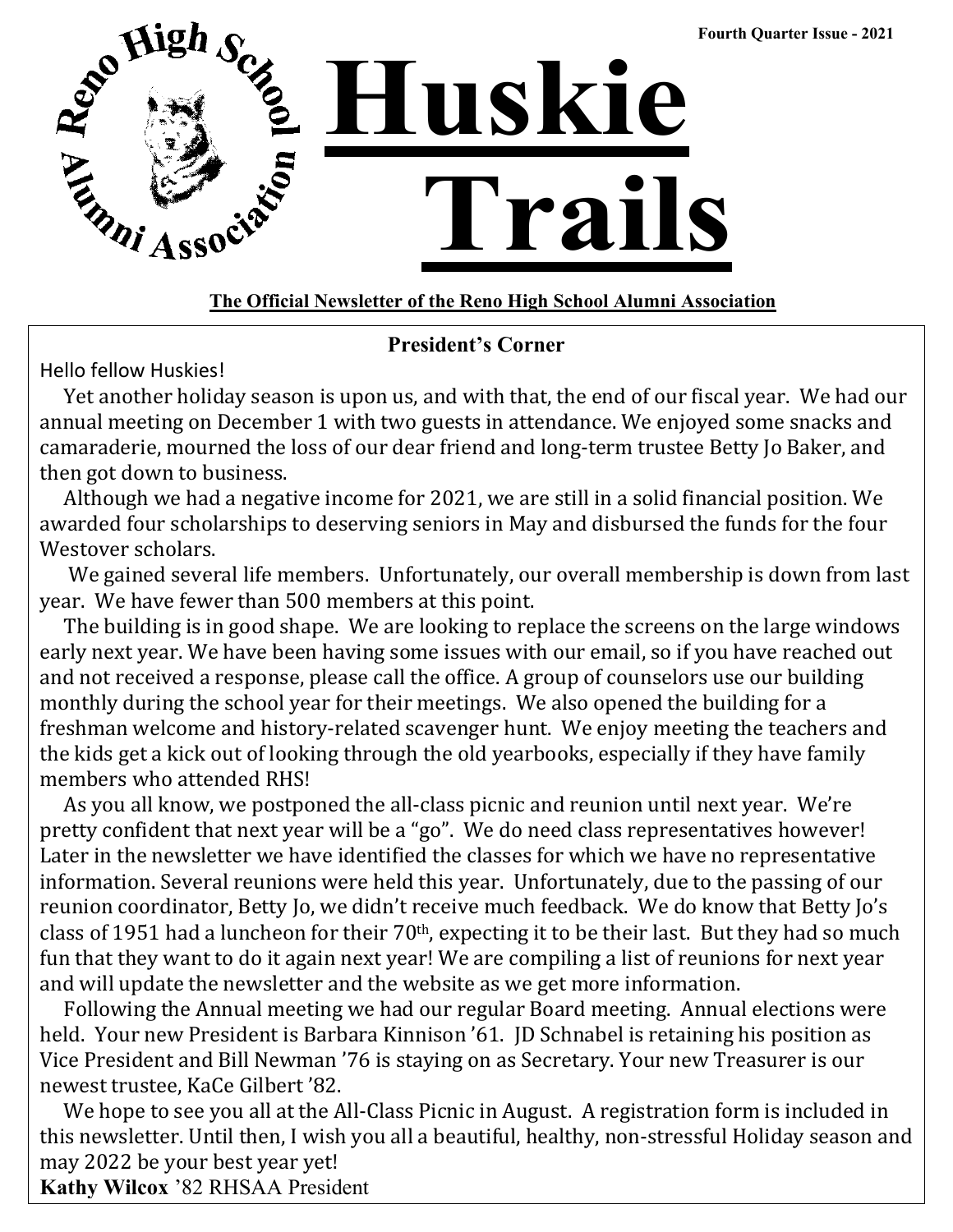

#### Betty Jo Baker



 It is with great sadness that we announce the passing Betty Jo Lunt Baker, Class of 1951, on November 4, 2021. She was born Elizabeth Josephine Martin on April 4, 1933. While attending Reno High, she was active in the Honor Society, G.A.A., Huskiettes, T.N.T., Student Body Treasurer, Basketball, Volleyball and Baseball. She loved her time at Reno High and often bragged that she was a member of the last class that graduated from the old Reno High School.

 Betty Jo was also proud to be the second of four generations born in Reno. She was also a member of the daughters of the American Revolution (DAR) due to both her paternal and maternal lineage.

 Betty Jo was a vibrant woman and a true force of nature. While raising three daughters, she stayed busy volunteering as a Pink Lady at St. Mary's hospital and as a librarian at Mt. Rose Elementary School. She became President of the UNR Alumni Board, following in her father's footsteps. She was very active both in her Tri-Delt alumni board and the Reno High School Alumni board.

 After working as the secretary at Brown Elementary School and a brief stint with the local musicians union, she was hired on at the Eldorado. She ultimately was promoted to Executive Director of Catering and Conventions – a perfect fit for her skills and charm. Betty Jo later worked for Lifetouch Photography.

 She has been very active in the Reno High Alumni Association for nearly 20 years, serving as president for four years and then the Triennial All-Class Reunion Chairman. As the class of 1951 Class Representative, she planned and coordinated her class 70<sup>th</sup> reunion this summer. As stated by RHSAA President, Kathy Wilcox, "The RHSAA has lost one of the best Board members we've ever had. She will be sorely missed both as a friend and as a dedicated, tireless, proactive member of our Board and the community. She kept in touch with as many class reps as would answer her calls. She was on the RHS Scholarship Committee and executor of the Westover Scholarship. She was still in touch with many of the winners. She loved her family, friends, socializing, football and her alma maters (RHS and UNR)."

 Betty Jo is survived by her loving partner George Gadda and her daughters Margaret, Susan, and Jennifer. Due to the pandemic, services will be postponed until the Spring. In lieu of flowers, the family requested that donations be made in Betty Jo's name to the Nevada Humane Society or the Reno High School Alumni scholarship fund.

 Betty Jo was a strong, generous woman known by many in the community. She will never be forgotten by those who knew and loved her over her incredible 88 years.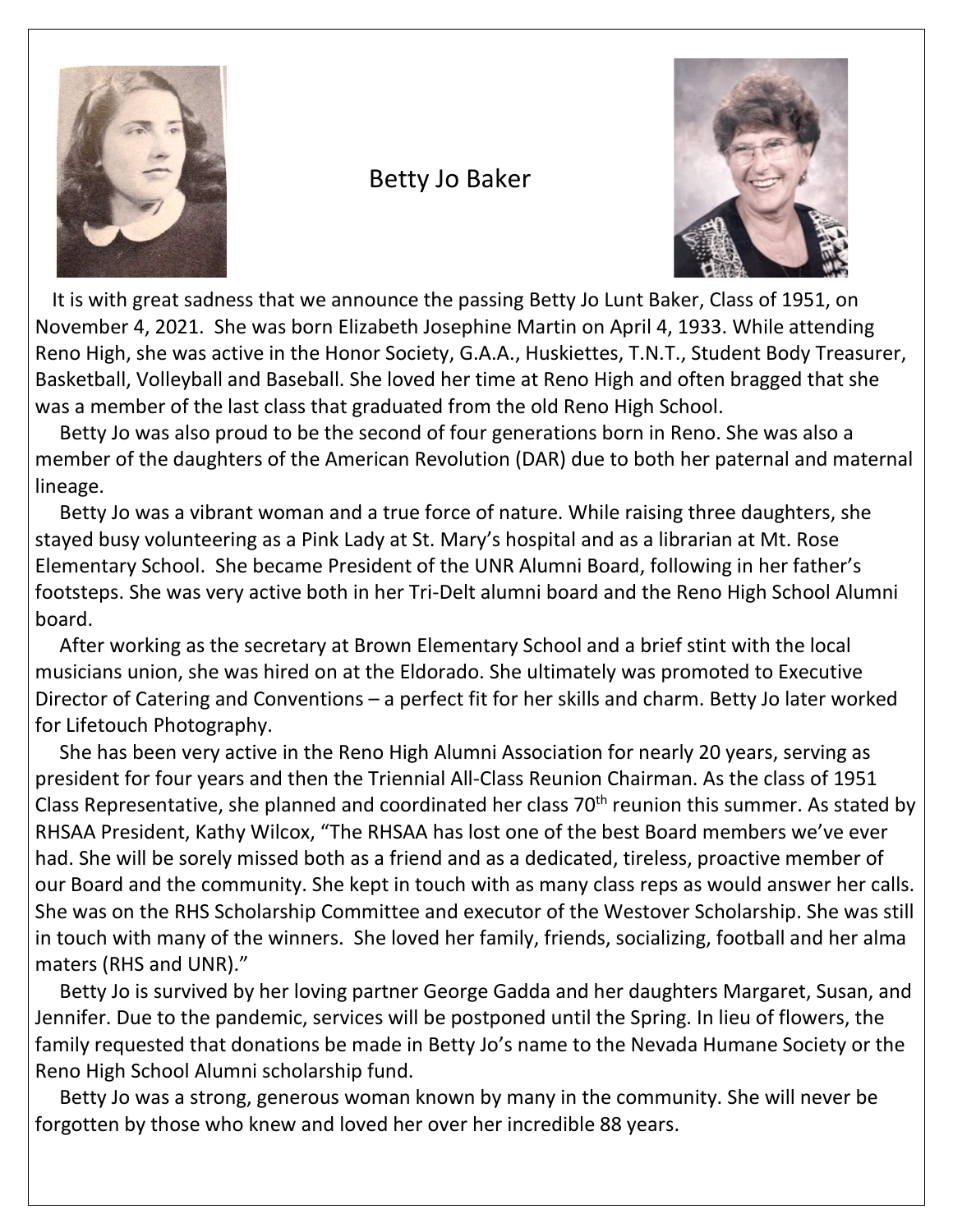#### **AROUND THE RHS CAMPUS**

- 1. On October 25, Reno experienced a heavy rainstorm that caused flooding and other damages, resulting in Reno High school closing for a day.
- 2. The girls' volleyball team won the Northern 5A league season but lost in state competition. Senior Rian Finley was named 5A Region player of the year.
- 3. The Reno High boy's cross-country team had the top three runners and defended their title at the Northern 5A Region championships. The winners were brothers Kyle and Eric Ortega-Gammill and Sean Andrews. The team placed first in state competition. Kyle was named Athlete of the Year, and Joe Parker was the Coach of the Year. The girl cross country team placed  $4<sup>th</sup>$  in state. Thalia Arrate and Annalina Andresen were selected for the 5A All Region Girls Team.
- 4. Both boys and girls' tennis teams made it to state but lost to Faith Lutheran High School.
- 5. The WCSD Board of Trustees voted to change school start times. Research by the Center for Disease and Control (CDC) has shown that later start times have many benefits that are bound to improve student graduation rates, student's physical/mental health, and the overall amount of absences and driving accidents on campus. The plan was for high schools and middle schools to start at 8:30 a.m. rather than 7:30 a.m. starting next year. However, the WCSD Board reversed its decision recently and start time for all schools remain the same.
- 6. Of the 10 WCSD students named Merit Scholarship semifinalist, five are from Reno High. They are Brenden Bowles, Sahil Desai, Dylan Oliver, Amaia Stanley and Shefer Zemach. Congratulations!
- 7. The Reno High Booster Club bought Reno High additional police radios. They will purchase the most updated version of the WCSD police radios for the staff.
- 8. **Tom Ryan**, age 93, passed away on October 10, 2021 at his home in Staunton, Virginia. Tom taught art, and Boy's PE, coached football, and served as Athletic Director at Reno High for 30 years.

#### **ALUMNI NEWS**

1. **James Hardesty**, class of 1966, and Nevada Supreme Court Chief Justice announced he will retire from the high court at the end of 2022. He has served as judge in Nevada's court system for nearly a quarter century. He was elected to the supreme court in 2004. His daughter, Robin Johnson, is a physical education teacher and department chairman at Reno High.

2. The class of 1971 celebrated their 50<sup>th</sup> anniversary on September 24-26 with dinner, silent auction, a gathering at the alumni museum, and a tour of Reno High led by Principal Kris Hackbusch. The class donated \$8,000 to the school's safety program.

**OPEN HOUSE** – The Reno High Alumni Association will be having an open house on Saturday, February 5, 2022, at the Museum from 10 a.m. to 2 p.m. All are welcome! Come by to meet the Alumni Board, enjoy some food, and check out the memorabilia. See you then.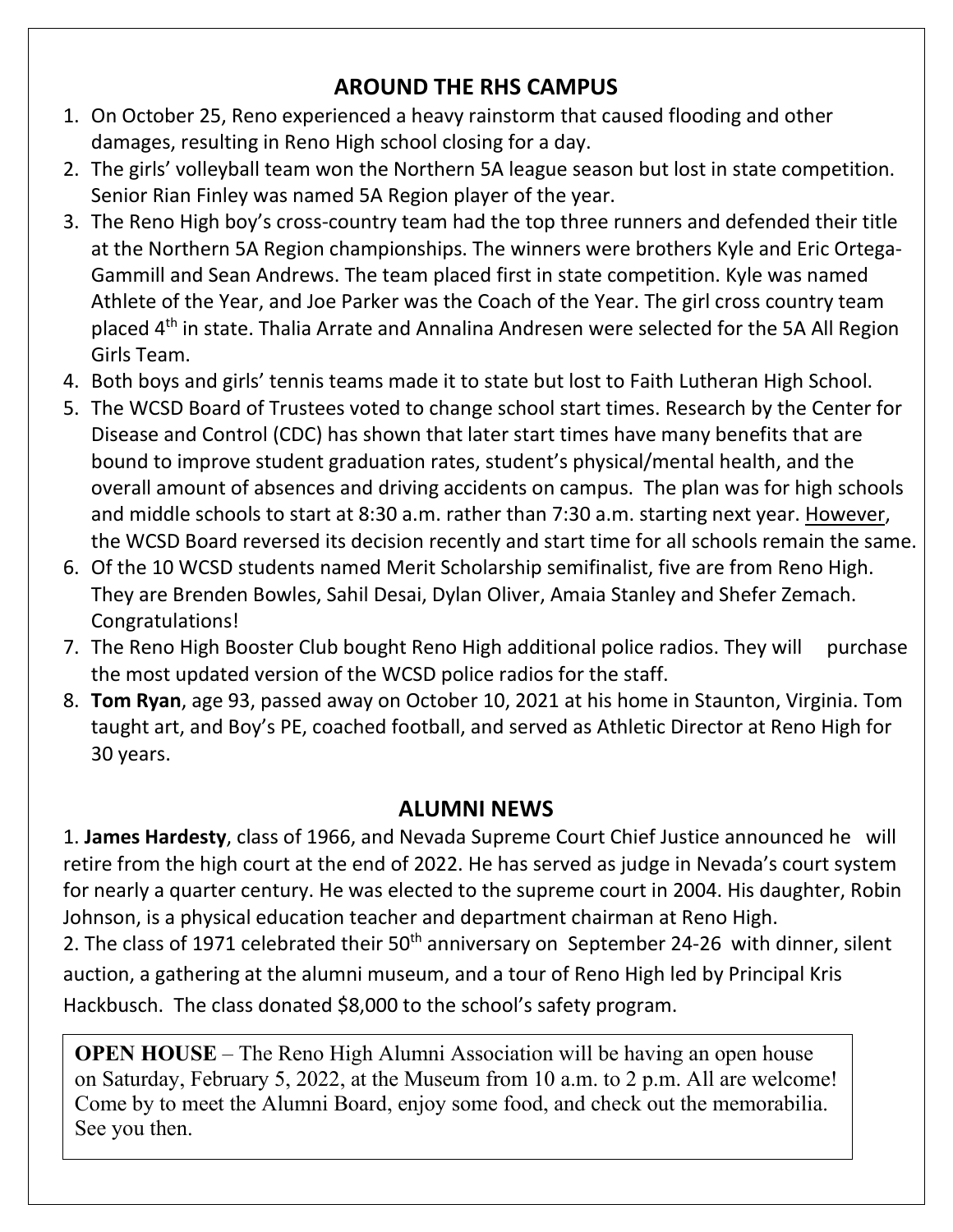

### **SAM DIBITONTO**



 A notable Reno High graduate is Sam Dibitonto. Sam graduated in 1947 and while at Reno, participated in ROTC, football, Re-Wa-Ne yearbook, Block R, Hi-Y, and Debate. After high school, he attended UNR where he was a student senator and member of several organizations. After graduating from UNR, he served in the U.S. Army in Europe in the supply field. It was while in France he met his wife-to-be, Mina. When they returned to Reno, Sam became a lifelong businessman and bought the St Francis Hotel.

 Sam was always active in local politics. After serving on numerous boards and commissions, he was elected to the Reno City Council, and soon after, he was unanimously elected Reno Mayor (1971-1974). Under his direction, the city enjoyed a decrease in the tax rate, expanded parks and recreation, organized and coordinated computer programing within the county, and left the city in the "black" with positive earnings. He was known for his honesty and direct manner.

 As a Rotarian, Sam initiated a project for hearing-impaired children, first in Argentina, then in all South America. Additionally, he served as an extraordinary minister and fiscal advisor for St. Thomas Aquinas Cathedral for more than 50 years.

 Sam had a passion for classic cars and was once a race car driver. He played an important role in establishing the National Automobile Museum and Hot August Nights.

 Sam passed away on September 23, 2021 at the age of 92. He is survived by his wife, Mina, and daughters Denise, Diane, Debbie, and Michelle.

#### **CLASS REUNIONS FOR 2022**

With the passing of our beloved board member and reunion coordinator, Betty Jo Baker, her replacement is Joe Walsh (775)-355-0722. If any classes are planning a reunion this year, please notify Joe or send us an email [rhsaa@renohighalum.com](mailto:rhsaa@renohighalum.com) or phone (775) 825-2586. We will help coordinate your reunions. Remember the all-class reunion is scheduled for August 28, 2022 on the RHS campus. Having your reunions in conjunction with this event makes it extra special. The reunions we know about include:

1953 – 69th year – September 17 – Diane Thornhill – (775) 626-0664 1972 – 50th year -August 26-28 - Liane McCombs – [lianemccombs@gmail.com](mailto:lianemccombs@gmail.com) 1982 – 40th Year - September 9-10 - Rachael Ferrari - (775) 560-4010 - rachael@innerwestady.com

We need Class Reps for the classes of 1947-49, 51, 54. 91, 97, 08 and 2011 to the present.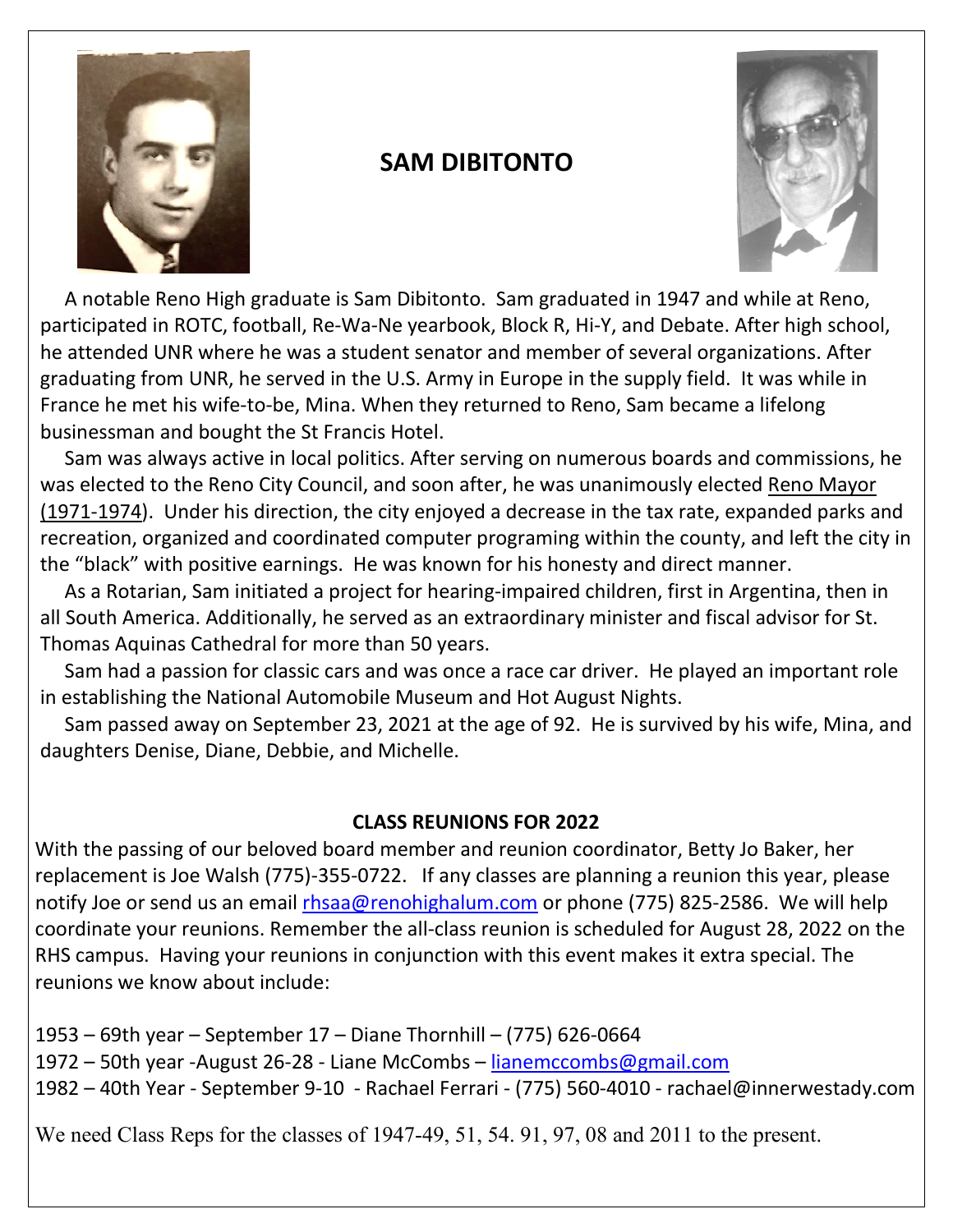#### **The Funny Page**

\*Before my surgery, the anesthesiologist offered to knock me out with gas or a boat paddle….It was an ether/oar situation.

\*I have a pencil that used to be owned by William Shakespeare. But he chewed it a lot. Now I can't tell if it is 2B or not 2B.

\*Astronomers got tired of watching the sun go around the earth for 24 hours, so they decided to call it a day.

\*I want to grow my own food but can't find bacon seeds.

\*This is my step ladder; I never knew my real ladder.

\*My wife said I never listen to her, or something like that.

\*I checked into the hokey pokey clinic, and I turned myself around. And that's what it's all about.

\*Is there ever a day that mattresses are not on sale?

\*Will glass coffins be popular? Remains to be seen.

\*If you boil a funny bone, it becomes a laughingstock. That's humerus.

\*Nurse came in and said, "Doc, there's a man in the waiting room who thinks he's invisible.

What should I tell him?" The doctor said, "Tell him I can't see him today."

\*My new stair lift is just driving me up the wall.

\*I remember when yoga was called Twister.

\*I have a pen that writes underwater. It can write other words too.

\*Never seen anyone jogging and smiling, so that's all I need to know about that.

\*You want to see social distancing? Loan someone some money

\*So it turns out being an adult is mostly just googling how to do stuff.

\*I love working out! Today I did abs…olutely nothing.

\*If you are buying smart water for \$4 a bottle… it's not working.

\*I told my suitcases that there will be no vacations this year. Now I'm dealing with emotional baggage.

\*The worst part about parallel parking is the witnesses.

\*Shout out to ATM fees for making me buy my own money.

\*My body is a temple – ancient and crumbling and probably cursed

\*Retired – under new management – see spouse for details.

\*The best part about the good old days was that I wasn't good and I wasn't old.

\*Two things to make your day better: Don't get on the bathroom scales and don't listen to the news.

\*We might be old but we had great hair, listened to cool music, and drove the best cars.

\*In the 1980s A&W tried to compete with the McDonald's quarter pounder by selling a 1/3 pound burgers at a lower cost. The product failed because most customers thought the ¼ pound was bigger.

\*I am mad at the teachers who told us, "If you don't do well in school, you're going to be the garbage man," and never told us the garbage man made more money than them.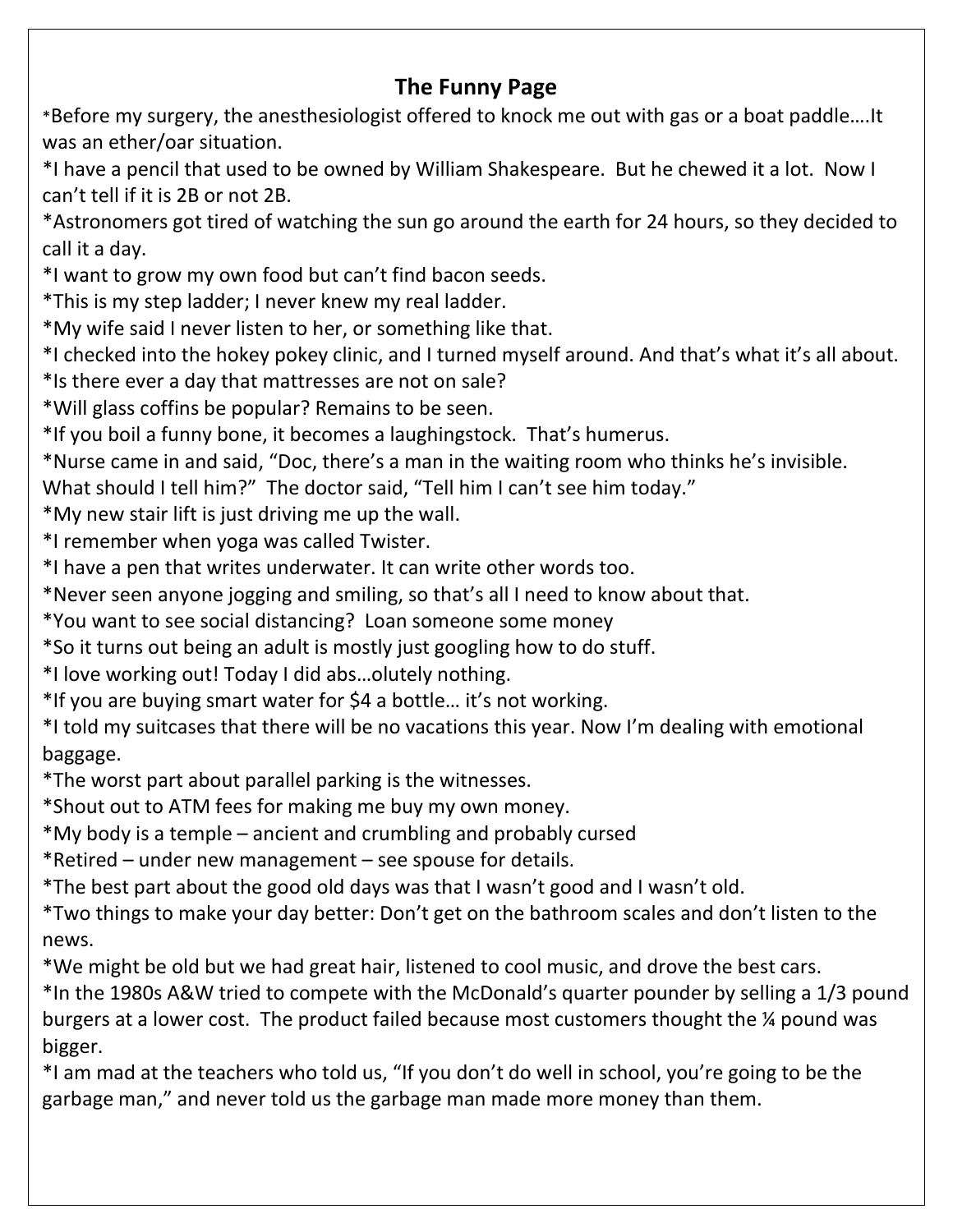

#### **NORM L. DIANDA**



Another RHS alumni notable is Norm Dianda. Norm is a 1957 graduate, and while in school, participated in ROTC for three years. Growing up on a ranch, Norm learned how to ride horses, rope, fix fence, and hunt. He was also introduced to woodworking, which started a lifelong passion for fine woodworking. He started Q&D Construction Company with his friend and partner, Lawrence Quadrio in 1964.

 A statement released by the Dianda family reads, "No construction project was too big for his vision and no community cause was too small for his support. His love of hard work, his deep and loyal friendships, the quality of work he poured his heart into, and the community causes he cared for so deeply made Northern Nevada a better place for generations to come.

 To list all of Norm's accomplishment, accolades or community involvement would require a book. He received multiple Contractor of the Year Awards and was the recipient of the Heart Association Heart of Gold Award and the American Lung Association Honor Award in 1997. Norm was also the Ditch Master for the Last Chance Ditch for over 50 years; his love and service for his community, whether large or small, knew no boundaries.

 Two of his most loved projects were the current Bishop Manogue High School, built by Q&D, and Ace Charter High School. He was a board member of both schools and co-founded BASH (Building A Scholastic Heritage) which remains one of the largest tuition fundraising events for Bishop Manogue student.

 Closer to home, the Q&D Construction Company built the Reno High Link Piazzo Alumni Center and Museum during 1999. The center officially opened on January 1, 2000. Norm was a lifetime member of the RHSAA and a Platinum (over \$20,000 donor to the Alumni Association.

 Norm died at the age of 82 on November 1, 2021. He was preceded in death by his wife, Laura Caramella Dianda and is survived by his sons, Mike and Chris.

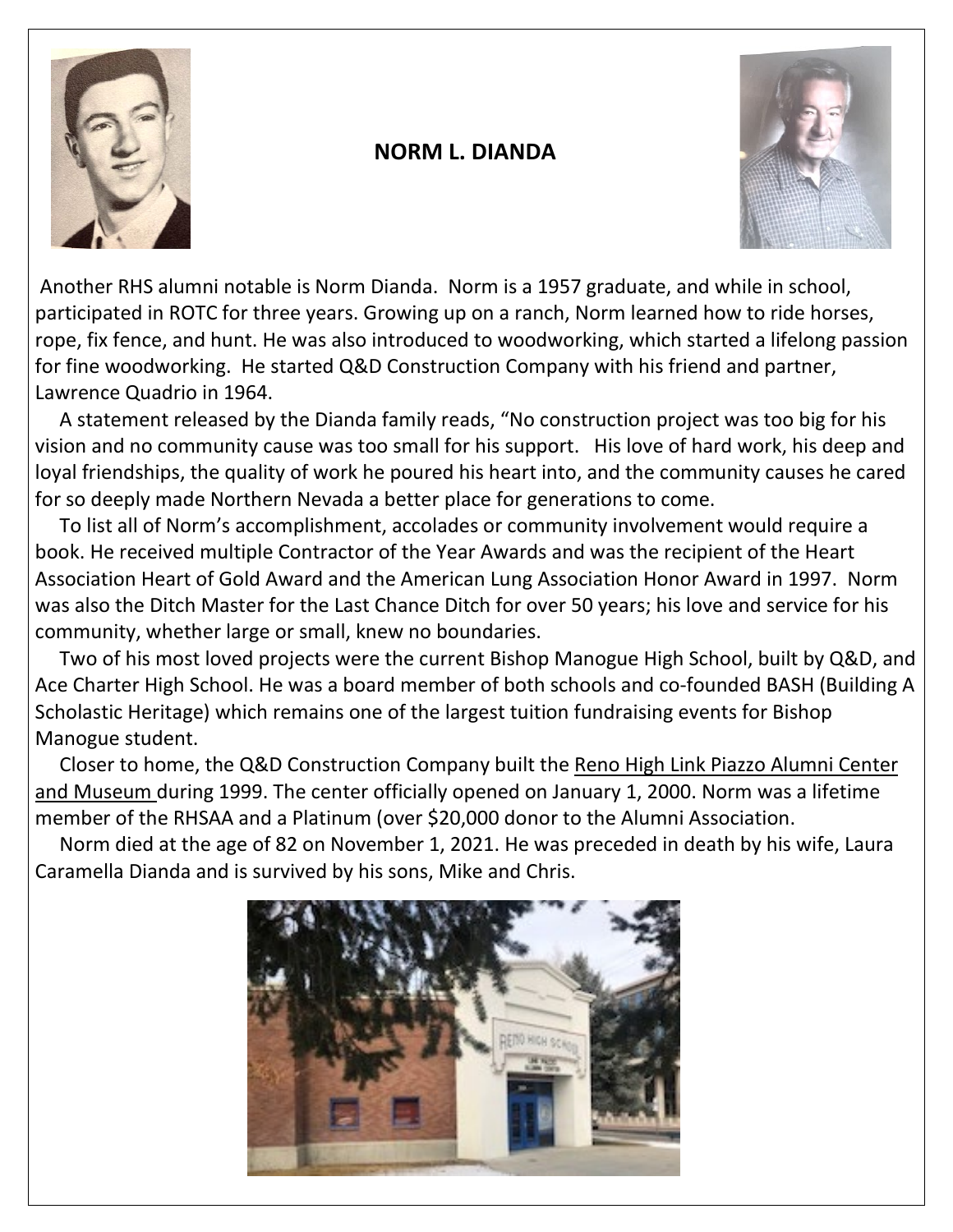

# 9th Triennial All Alumni Reunion



# **For all alumni, teachers, administrators and staff**

Tents for shade provided Tents of Bring your phones/cameras

Reminisce with old friends remembering the good old days

# **At Reno High School**

School Tours *395 Booth Street* Visit the RHS Museum

## **Sunday, August 28, 2022**

**11:00 a.m. until 3:00 p.m. Food served from 12:00 p.m. until 1:30 p.m.**

#### **PINOCCHIO'S CATERED LUNCH BUFFET – PASTA, CHICKEN,MEATBALLS, SALAD, AND WATER/SODA INCLUDED.**

**Alcoholic beverages are not permitted on school property. The \$25 pre-registration closes on August 11, 2020. Day of registration is \$30 at the door. Walk-ups are welcome.**

**Make checks payable to: Reno High School Alumni Association Send to: P.O Box 5807, Reno, NV 89513 To pay by PAYPAL, go to our website @ [www.renohighalum.com,](http://www.renohighalum.com/) For more information, call the Alumni office @ (775) 825-2586 or Email [rhsaa@renohighalum.com](mailto:rhsaa@renohighalum.com)**